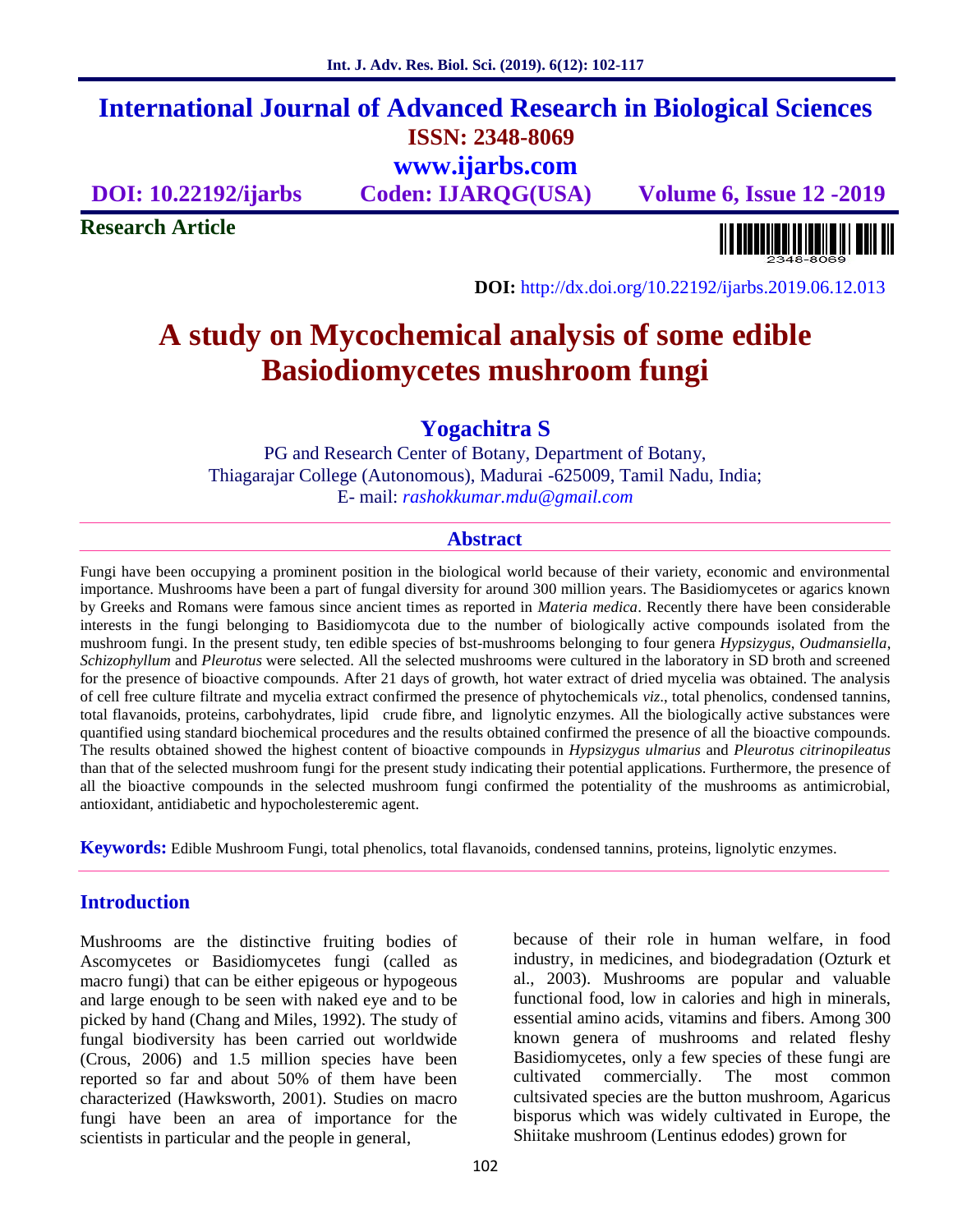centuries in China and other oriental countries and the oyster mushroom (Pleurotus ostreatus) (Chakravarty, 2011). The availability of the edible mushrooms during a specific period of time in its natural habitat limit the use of it and effective utilization of mushrooms can be made possible with the cultivation of mushrooms under in vitro conditions. The fruiting bodies are characterized by seasonal occurrence; while the in vitro cultures can be prepared in reproducible conditions. The same compounds as in the fruiting bodies are produced in in vitro cultures (Muszynska et al., 2017). This can be achieved under special conditions like controlled physical parameters like pH, temperature and moisture, as well as the optimal chemical composition of the natural compost like carbon, nitrogen and mineral (Petre et al., 2010)

Polysaccharides from natural products possess wideranging beneficial therapeutic effects and health promoting properties. Fungal polysaccharides, derived from *G. frondosa, L. edodes*, oyster mushroom, as well as *Ganoderma, Flammulina, Cordyceps, Coriolus*, and *Pleurotus*, and so forth, are demonstrated to have multiple bioactivities (Wang et al., 2017; Zhang et al., 2017), including immune modulating, anticancer, antimicrobial, anti-oxidant, hypocholesterolemic, and hypoglycemic effects mushrooms are rich in protein and high in essential amino acids. Fruiting bodies and mycelia of mushrooms have a wide range of biologically active proteins. Lectins, antifungal proteins, ubiquitin-like and ribonucleases proteins and peptides, fungal immunomodulatory proteins, laccases and other enzymes are the proteins found in edible mushrooms Mushrooms have a variety of secondary metabolites with antioxidant activities such as phenolic compounds. Total polyphenols (TP) are the major naturally occurring antioxidant components present in many edible mushrooms contributing directly to antioxidative action. Mushrooms seem to be a potential natural source of dietary flavonoids having a great range of compounds in significant concentrations showing healthy properties (Jinting et al., 2017).

Mushrooms are good source of several important enzymes involved in the detoxification process and destruction of superoxide free radicals as well as secondary metabolites that act as thrombin inhibitors (Karmali, 2007). Mycelia of mushrooms have been reported to contain number of extra cellular enzymes that have been shown to participate in several clinical conditions such as tumor and cancer invasion and cardiovascular disorders. The mushroom enzymes viz., laccase, peroxidases and protease are thought to prevent oxidative stress as well as to inhibit cell growth in several diseases. This enzyme system has been found in several mushrooms (Karmali, 2007). Laccases are enzymes produced by plants, bacteria, insects and fungal species such as white-rot fungi that oxidize phenolic compounds and can be used for various biotechnological and environmental applications (Tellez et al., 2008).

A high proportion of polyunsaturated fatty acids have been reported to be present in the edible mushrooms (PeDnueault et al., 2006). Polyunsaturated fatty acids present in the edible mushrooms have been a source that may contribute to the reduction of serum cholesterol ( Barros et al., 2007, Guillam et al., 2010).Ergosterol is the major sterol present in the edible mushrooms which shows antioxidant activity ( Guillam et al, 2010). In this above context, the present study was attempted to quantify the bioactive substances viz., carbohydrates, proteins, lipids, crude fiber, total phenolics, total flavanoids, condensed tannins and lignolytic enzymes.

# **Materials and Methods**

The pure cultures of mushroom fungal strains used in the present study, the source from where they were obtained are listed in Table 1. Pure cultures of fungi were stored at 15°C in a refrigerator. Sub-culturing was performed every month to ensure that organisms remained viable. The mycelial agar plugs (7mm) from stock cultures were aseptically transferred every month to fresh Potato Dextrose Agar medium and then incubated at room temperature  $(28 \pm 2^{\circ}C)$  until confluent growth was achieved.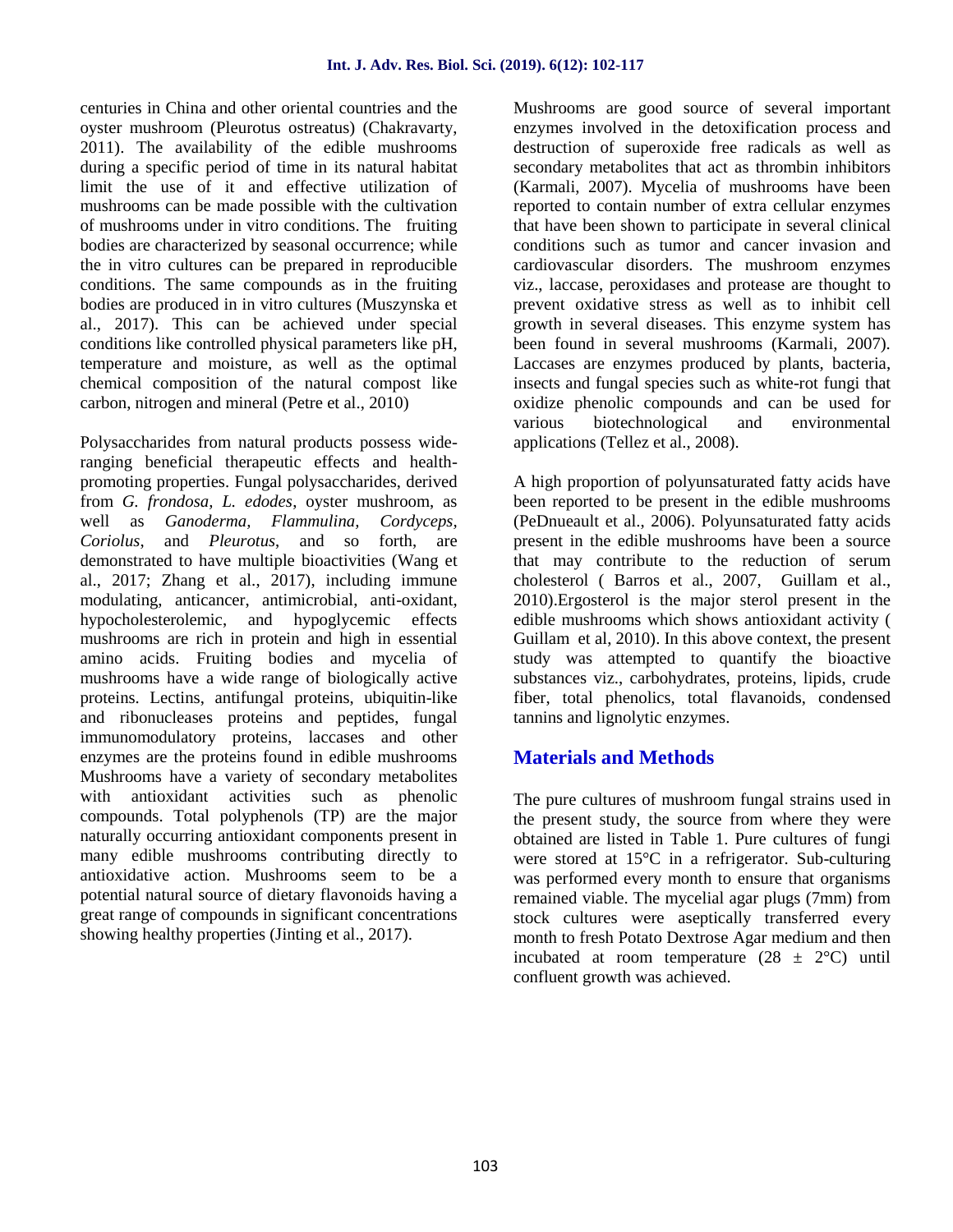| S.No           | Mushroom fungi                           | Common Name            | Source      | Strain         |
|----------------|------------------------------------------|------------------------|-------------|----------------|
| 1              | Pleurotus pulmonarius (Fr) Quelet        | <b>Oyster Mushroom</b> | <b>TNAU</b> | M1             |
| 2              | Pleurotus djamor $(Fr)$ .                | <b>Oyster Mushroom</b> | <b>TNAU</b> | M <sub>2</sub> |
| 3              | Pleurotus citrinopileatus (Fr) Singer    | <b>Oyster Mushroom</b> | <b>TNAU</b> | M <sub>3</sub> |
| $\overline{4}$ | Pleurotus eryngii Singer                 | <b>Oyster Mushroom</b> | <b>TNAU</b> | M <sub>5</sub> |
| 5              | Pleurotus florida (Mont.) Singer         | <b>Oyster Mushroom</b> | <b>TNAU</b> | M <sub>6</sub> |
| 6              | Pleurotus flabellatus (Berk and Br) Sacc | <b>Oyster Mushroom</b> | <b>TNAU</b> | M <sub>7</sub> |
| $\overline{7}$ | Pleurotus cystidiosus                    | <b>Oyster Mushroom</b> | <b>UM</b>   | Wild           |
| 8              | Oudemansiella radicata                   | Rooted Collybia        | <b>UM</b>   | Wild           |
| 9              | Hypsizygus ulmarius (Bull.:Fr) Redhead   | <b>Oyster Mushroom</b> | <b>UM</b>   | Wild           |
| 10             | Schizophyllum commune Fries              | Split Gill             | <b>UM</b>   | Wild           |

#### **Table 1**

TNAU - Tamil Nadu Agricultural University, Coimbatore, India

UM - University of Madras, Guindy campus, Chennai, India

#### **Growth and extraction**

#### **Biomass Production in Broth Culture**

Erlenmeyer flasks containing 50 ml of potato dextrose broth were plugged with cotton wool and sterilized at  $121.1$  °C for 15 minutes. Once the medium was cooled to room temperature ,mycelial agar plugs (8mm dm) taken from the growing edge of a 7 days-old culture of the different mushroom fungi were transferred individually to the culture media. The flasks were incubated as static cultures for a period of 28 days at room temperature  $(28\pm 2 \degree C)$  for harvesting the mycelial biomass at an interval of 7 days.

#### **Mycelial extracts**

The mycelial biomass was seperated from the culture medium by vacuum filtration through Whatman No:-1 filter paper. The mycelial biomass was then rinsed with sterile water, blot dried, weighed and then used for further studies. The extraction was carried as described by Yim *et al*., 2009 and Turkmen *et al.,* 2006) with slight modifications .One gram of mycelia powder of each mushroom species was extracted with 10 ml of distilled water. The mixture was kept in a shaker at an ambient temperature of  $28\pm2$  ° C for 3 hours and in cold  $(15 \degree C)$  for 10 minutes. The filtrate was filtered using Whatman No.1 filter paper. The culture free filtrates and the aqueous mycelial extracts were used for studying anti-microbial activity and the biological activities of the different mushroom fungi.

#### **Total carbohydrates** (**Dubois** *et al***., 1956)**

The total carbohydrate content was estimated by phenol–sulphuric acid method proposed by Dubois *et*  $\alpha l$ . (1956<sup>18</sup>). Mycelial powder (100mg) was dissolved in 5ml of 0.5N HCl and kept in a boiling water bath for 3 hours. The solution was then neutralized with sodium hydroxide and the volume was made up to 100ml with distilled water. Aliquots of the solution (0.1ml) were used for the estimation of total carbohydrates. D Glucose (Stock: 1mg/ml) was used as the standard. Various concentrations of standard and test solutions were taken in different test tubes and the volume was made up to 1ml with distilled water. 1ml of 5% phenol was added to all the tubes followed by 5ml of 96% sulphuric acid. The mixtures were shaken well and incubated for 10 minutes. The tubes were incubated at room temperature  $28 \pm 2^{\circ}$ C for 20 minutes and the absorbance was read at 490nm. The total carbohydrate in the samples was expressed in percentage.

#### **Total protein** (Bradford, 1976)

#### **Extraction of protein**

One gram of dried mushroom powder was ground with 5 ml phosphate buffer (pH  $7$ ), to this, a pinch of acid washed sand was added to facilitate the grinding. The extract was centrifuged at 10,000 g for 15 minutes and the clear supernatant was collected in a screw cap tube and the volume was made up to 10 ml with same buffer. One ml of the protein extract was precipitated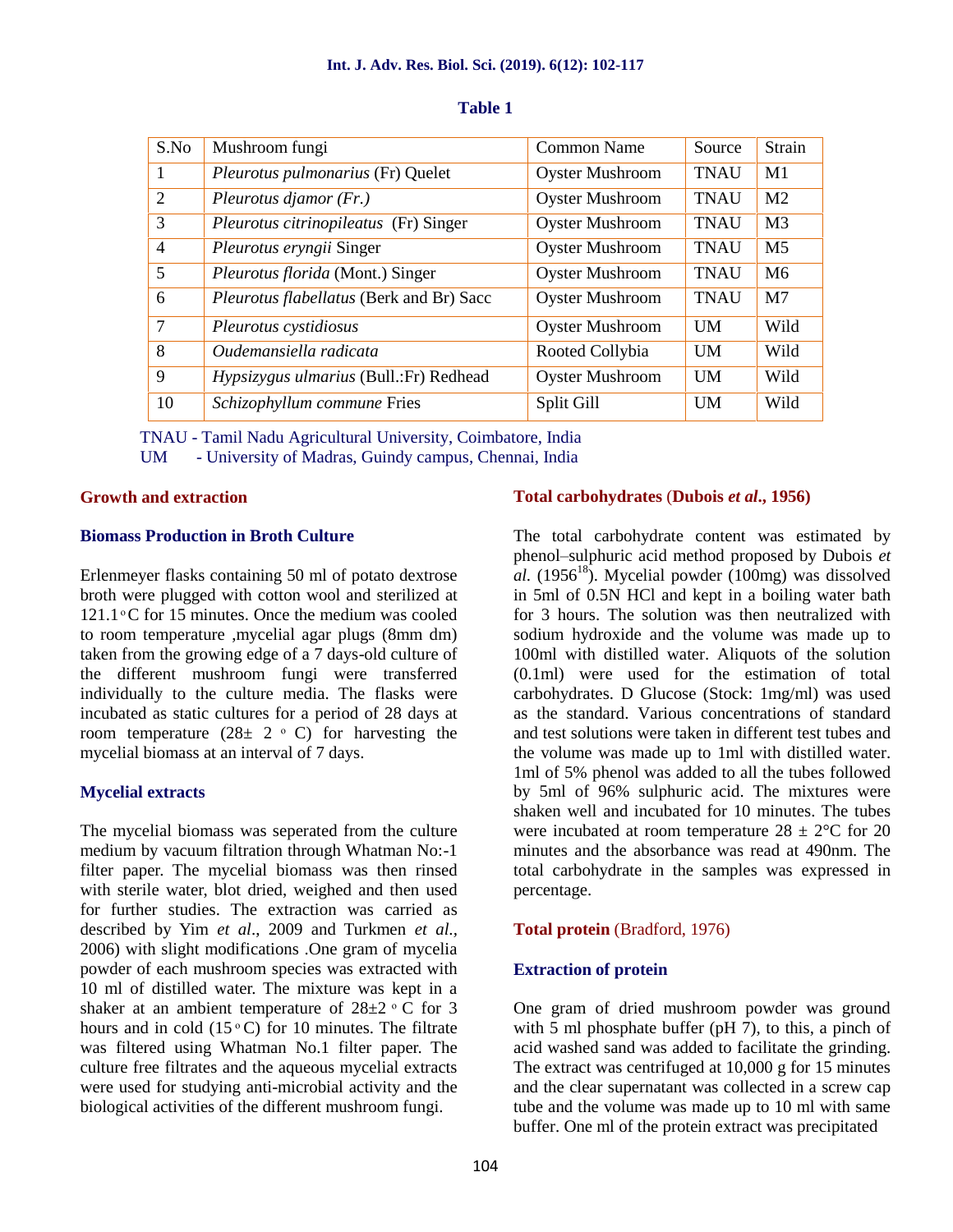by adding 2 ml of 10% ice cold TCA for 1 hour and centrifuged at 10,000 g for 10 minutes. The pellet was collected and redissolved in 2 ml of 0.1 N NaOH.

#### **Estimation of protein**

Protein content was estimated by Bradford dye binding method (Palanivelu, 2004).

#### **Crude fiber** (Maynard, 1970)

Two gram of ground material was defatted with petroleum ether. Then 2 g of dried material was boiled with 200 ml of concentrated  $H_2SO_4$  for 3 minutes with bumping chips. The suspension was filtered through linen cloth and washed with water until it became acid free. Then, the residue was subjected to alkali digestion by boiling with 200 ml of sodium hydroxide solution for 30 minutes, filtered again with linen cloth and washed with 25 ml of boiling  $1.25\%$  H<sub>2</sub>SO<sub>4</sub>, three times with 50 ml of water and 25 ml of alcohol. The residue was removed and transferred to ashing dish (pre-weighed dish W1). The residue was dried for 2 h at 130±2°C. The dish was cooled in a dessicator and weighed (W2). It was ignited for 30 min at  $600\pm15^{\circ}$ C and cooled in a dessicator and reweighed (W3). The crude fiber content was determined using the following formula.

#### % of crude  $fibre =$

$$
\frac{Loss\ in\ weight\ on\ ignition\ (W2-W1)-(W3-W1)}{Weight\ of\ the\ sample} \ \ x\ 100
$$

#### **Lipid**

2g of powdered sample was extracted with 30 ml of petroleum ether by using Soxhlet extractor for 4 h. The extract was evaporated to dryness in a weighed flask using a vacuum evaporator. The weighed flask was dried in the oven at 80˚C for 2 h, allowed to cool and reweighed. The difference between the initial and final weights was regarded as the lipid content of the sample (Parent, 1977).

#### **Quantitative analysis of phytochemicals**

#### **Total phenolics (TP)**

The total phenolics in the extract was determined by the Folin-Ciocalteau method as described by Zhao and Hall, 2008 and Barros *et al*., 2007 with slight modifications.1 ml of sample was mixed with 1 ml of Folin-Ciocalteau reagent. 1 ml of 7.5% of sodium

carbonate was added to the mixture after 3 minutes and the final volume was adjusted to 10 ml with distilled water. The mixture was kept in the dark for 90 minutes at room temperature. Absorbance was measured against the blank at 725nm using spectrophotometer (Systronics, India). Gallic acid was used for the calibration curve with a concentration of 50-1000µg/ml and analyzed above. Results were expressed as mg gallic acid equivalent/100g. All the experiments were carried out in triplicates.

#### **Total flavonoids (TF)**

Total flavanoids was determined by the colorimetric analysis as described by Xu and Chang (2007) and Yoo *et al.*, (2008) with slight modifications. 0.25 ml of the added.150 $\mu$ l of 10% AlCl<sub>3</sub>.6H<sub>2</sub>O was added to the mixture after 6 minutes. The mixture was then incubated at room temperature for 5 minutes. After incubation, 0.5 ml of 1M NaOH and 2.5 ml of distilled water were added to the mixture. The mixture was then vortexed briefly and the developed pink color was read at 510 nm using spectrophotometer (Systronics, India) against the blank. Catechin was used for the calibration curve with a concentration of 10-1000µg/ml and analyzed as above. Results were expressed as mg (+) - catechin equivalent /100g. All the experiments were carried out in triplicates.

#### **Condensed tannins (CT)**

Condensed tannins of the extract was analyzed by colorimetric procedure as described by Xu and Chang 2007 and Chavan *et al*., 2001 with slight modifications.3 ml of 4% methanolic vanillin solution was added to 50µl of sample. 1.5 ml of concentrated HCl was added to the mixture and the mixture was vortexed, allowed to stand at room temperature for 15 minutes.5ml of 4% concentrated HCl in methanol was used as the blank. Absorbance of the sample was measured against the calibration curve and analyzed as above. Results were expressed as  $mg (+) - \text{catechin}$ equivalent/100g. All the experiments were carried out in triplicates.

#### **Laccase activity**

Laccase activity was assayed based on the oxidation of Guiacol. The assay mixture containing 900 µl of sodium acetate buffer (50mM; pH 4.5) with 2mM Guiacol and 100 µl of enzyme source was incubated at room temperature for 5 minutes and the absorbance of the pink colored product was measured at 440nm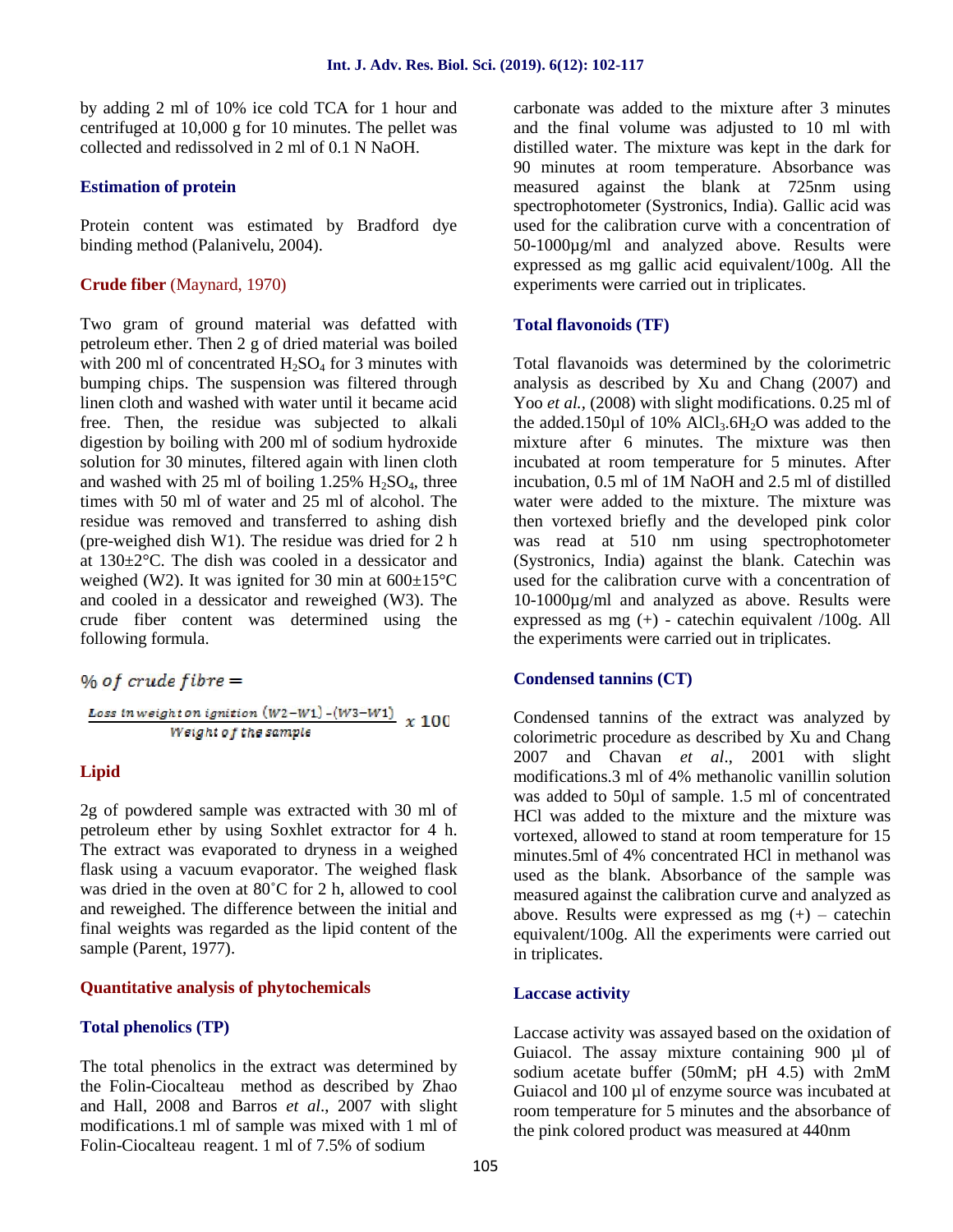using a UV – Visible spectrophotometer (Systronics, India). Laccase activity was expressed in International Units (IU/ml). One international unit is defined as the micromoles of the product formed in one minute by one ml of enzyme. Blanks were maintained with sterile water (Ramakrishna *et al.*, 2004<sup>29</sup>).

Laccase Activity =  $A(nm)$  OD IU/ml  $E_{nm}$  xV Xt V= 1 m l

 $E_{nm} = 6740 M^{-1}$ Cm<sup>-1</sup>

### **Lignin Peroxidases**

The activity of Lignin Peroxidase (LiP) was assayed based on the oxidation of veratryl alcohol. The assay mixture contained 900µl of sodium tartarate buffer (25 mM; pH 2.5), containing 0.4 mM hydrogen peroxide, and 25mM veratryl alcohol and 100µl of enzyme source. The assay mixture was incubated at room temperature for 1 minute and the absorbance was measured at 310 nm using UV- visible spectrophotometer (Systronics, India).

Enzyme activity was expressed in International Units (IU/ml). Blanks were maintained with sterile water (Vijaya and Singaracharya, 2005). One unit LiP was defined as the amount of enzyme required to oxidize 1 µmol of veratryl alcohol in 1 min, at  $30^{\circ}$ c and pH 3.5. The reaction mixture was measured against reagent blank at 310 nm (ε310 = 9300) (Oliveira *et al.,* 2016).

#### **Manganese Peroxidases**

The activity of Manganese Peroxidases (MnP) was assayed based on the oxidation of hydrogen peroxide. MnP activity was monitored using phenol red at  $30^{\circ}$ c. The assay mixture contained 25 mM lactate, 0.1mM

 $MnSO_4$ , 1mg of bovine serum albumin (Sigma) ml<sup>-1</sup>, 0.1 mg of phenol red (Merck)  $ml^{-1}$  and 0.5 ml of culture filtrate was dissolved in 20mM sodium succinate buffer (pH 4.5) to a total volume of 1ml. The reaction was started by the addition of  $H_2O_2$  to a final concentration of 0.1mM and was stopped after 1 min with 50 $\mu$ l of 10% NaOH, and A<sub>610</sub> was measured. Control assays of phenol red oxidation in the absence of  $Mn^{2+}$  were carried out by omitting  $MnSO_4$  from the reaction mixture. MnP activity was calculated by subtracting the value for phenol red oxidizing activity in the absence of  $Mn^{2+}$  from the value for the activity obtained in the presence of manganese. Activity was in the absence of  $Mn^{2+}$  expressed as the increase in A<sup>610</sup> per minute per mm. (Vares *et al.,* 1995).

Enzyme activity was expressed in International Units (IU/ml). One unit of enzyme activity was equivalent to an absorbance change of  $0.01$  min<sup>-1</sup>. Blanks were maintained with sterile water (Mariocarlos *et al.,* 2002).

# **Results**

# **Mycelial protein**

Total mycelia protein was analyzed using Folin- Phenol method and the results were expressed in percent dry weight. *Hypsizygus ulmarius* contained the highest mycelial protein (27.8%), followed by *Pleurotus djamor (*26.0%*), Pleurotus florida, Pleurotus flabellatus, P. cystidisous, Pleurotus pulmonarius* and *Pleurotus citrinopileatus.* Mycelia of *P. eryngii Oudmensiella radicata, Pleurotus pulmonarius* and *Pleurotus citrinopileatus* had comparatively lower protein content in the range of 13.2 – 20.8 % dry weight (Table 2).

|                | Pleurotus pulmonarius     | $14.3 \pm 0.28$ . |
|----------------|---------------------------|-------------------|
| $\overline{c}$ | Pleurotus djamor          | $26.0 \pm 0.27$ . |
| 3              | P. cystidisous            | $17.8 \pm 0.39$ , |
| 4              | Pleurotus citrinopileatus | $20.8 \pm 0.30$ . |
| 5              | Pleurotus eryngii         | $14.6 \pm 0.18$ . |
| 6              | Pleurotus flabellatus     | $21.4 \pm 0.11$ . |
|                | Pleurotus florida         | $23.2 \pm 0.24$ . |
| 8              | Oudemansiella radicata    | $13.2 \pm 0.25$ . |
| 9              | Hypsizygus ulmarius       | $27.8 \pm 0.39$   |
| 10             | Schizophyllum commune     | $16.7 \pm 0.24$   |

# **Table 2: Content of total protein of the mycelial extract of selected mushroom fungi**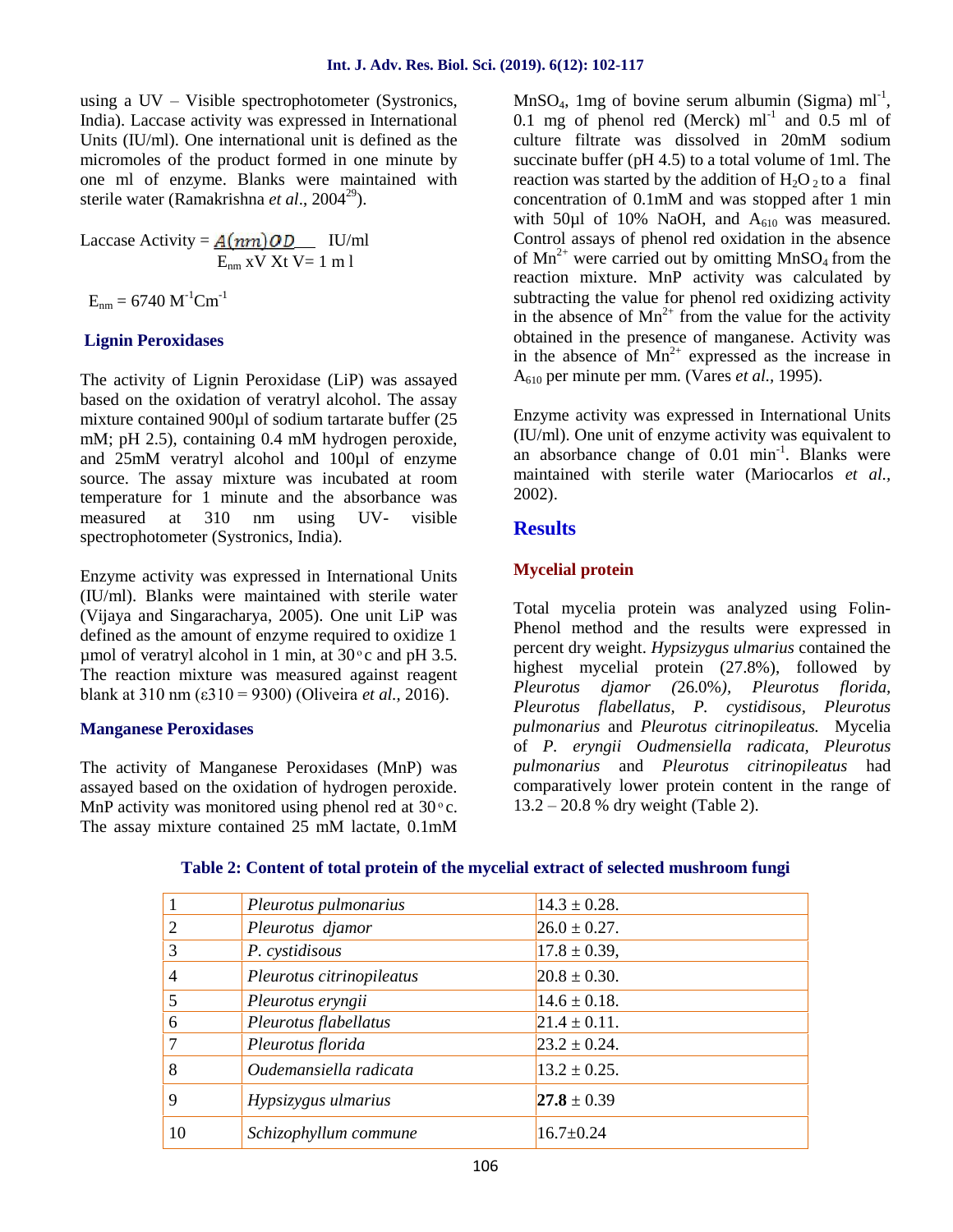**Int. J. Adv. Res. Biol. Sci. (2019). 6(12): 102-117**



**Fig 1** Content of total protein in the mycelia of selected mushroom fungi

The total carbohydrate content of the mycelia of the selected mushroom species ranged between 24.3% dry weight and 45.78% dry weight (Fig. 2). *Oudemansiella radicata* (45.78% dry weight) and *Hypsizygus ulmarius* (45.6% dry weight) had the highest mycelial carbohydrate content followed by *Pleurotus florida* (44.8% dry weight), the latter having higher carbohydrate content than all the other *Pleurotus* species. *Pleurotus pulmonarius* (28.7% dry weight) and *Pleurotus flabellatus* (24.3% dry weight) had less mycelial carbohydrate content than the other mushroom species.

| S.No. | <b>Organisms</b>          | <b>Carbohydrates</b><br>(% dryweight) |  |
|-------|---------------------------|---------------------------------------|--|
| 1.    | Pleurotus pulmonarius     | $28.7 \pm 2.6$                        |  |
| 2.    | Pleurotus djamor          | $40.2 \pm 2.0$                        |  |
| 3.    | Pleurotus citrinopileatus | $43.4 \pm 1.8$                        |  |
| 4.    | Pleurotus eryngii         | $42.3 \pm 1.5$                        |  |
| 5.    | Pleurotus florida         | $44.8 \pm 2.5$                        |  |
| 6.    | Pleurotus flabellatus     | $24.3 \pm 2.2$                        |  |
| 7.    | Pleurotus cystidisous     | $32.6 \pm 1.6$                        |  |
| 8.    | Oudemansiella radicata    | $45.78 \pm 1.5$                       |  |
| 9.    | Hypsizygus ulmarius       | $45.6 \pm 2.3$                        |  |
| 10.   | Schizophyllum commune     | $36.4 \pm 2.0$                        |  |

#### **Table 2 Total carbohydrate content of the mycelia of selected mushroom fungi**



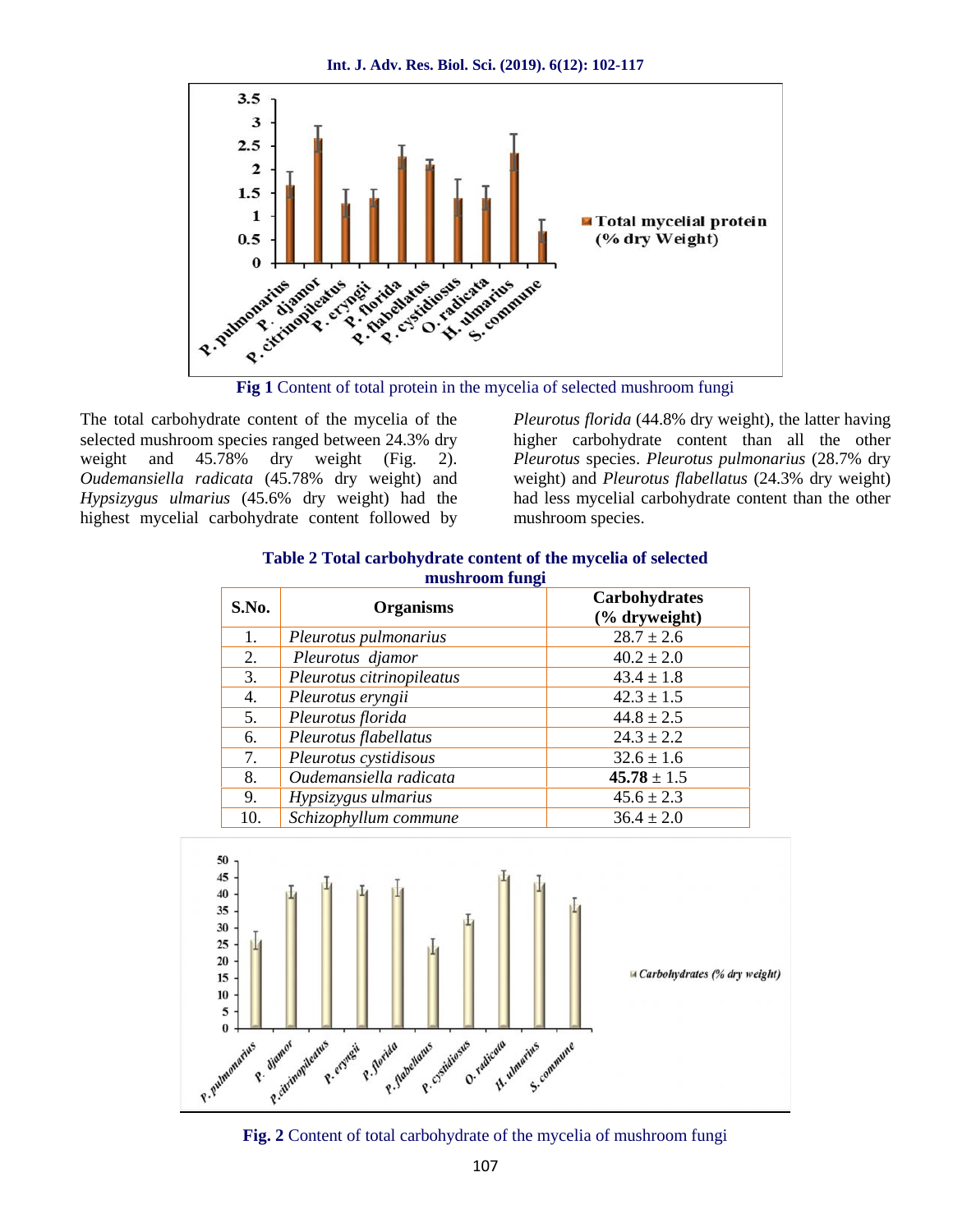#### **Content of crude fiber (% dry weight) in the mycelia of selected mushroom fungi**

The crude fiber content of the mycelia of the selected mushroom species ranged between 13.6% dry weight and 8.1% dry weight (Fig. 3). *Hypsizygus ulmarius* (13.6% dry weight) and *Pleurotus citrinopileatus* (13.2% dry weight) had the highest crude fiber content followed by *Pleurotus pulmonarius* (11.4 % dry weight). *Schizophyllum commune* (8.2 % dry weight) and *Pleurotus djamor* (8.1 % dry weight) had the less mycelial crude fiber content than the other mushroom species.

#### **Table 3 Crude fiber content (% dry weight) of the mycelia of selected mushroom fungi**

| <u>musin oomi rumgi</u> |                           |                      |
|-------------------------|---------------------------|----------------------|
| S.No                    | <b>Organisms</b>          | <b>Crude Fibre %</b> |
| 1.                      | Pleurotus pulmonarius     | $11.4 \pm 1.95$      |
| 2.                      | Pleurotus djamor          | $8.1 \pm 1.21$       |
| 3.                      | Pleurotus citrinopileatus | $13.2 \pm 0.75$      |
| 4.                      | Pleurotus eryngii         | $10.3 \pm 1.96$      |
| 5.                      | Pleurotus florida         | $10.4 \pm 2.06$      |
| 6.                      | Pleurotus flabellatus     | $9.4 \pm 0.80$       |
| 7.                      | Pleurotus cystidisous     | $10.5 \pm 1.70$      |
| 8.                      | Oudemansiella radicata    | $10 \pm 1.87$        |
| 9.                      | Hypsizygus ulmarius       | 13.6 $\pm$ 1.32      |
| 10.                     | Schizophyllum commune     | $8.2 \pm 1.31$       |





#### **Lipid content (% dry weight) in the mycelia of selected mushroom fungi**

Figure 4 shows the lipid content of the selected mushroom species. *Pleurotus djamor* and *Pleurotus flabellatus* contained the maximum lipid content of 2.79% and 2.42% dry weight. Lipid content in the

other *Pleurotus* species ranged between 2.24% and 1.16% dry weight. *Schizophyllum commune* (2.18% dry weight), *Oudmansiella radicata* (1.89 % dry weight) and *Hypsizygus ulmarius* (1.24 % dry weight) had lipid content lower than the *Pleurotus djamor, Pleurotus flabellatus* and *Pleurotus cystidiosus* (Table 4).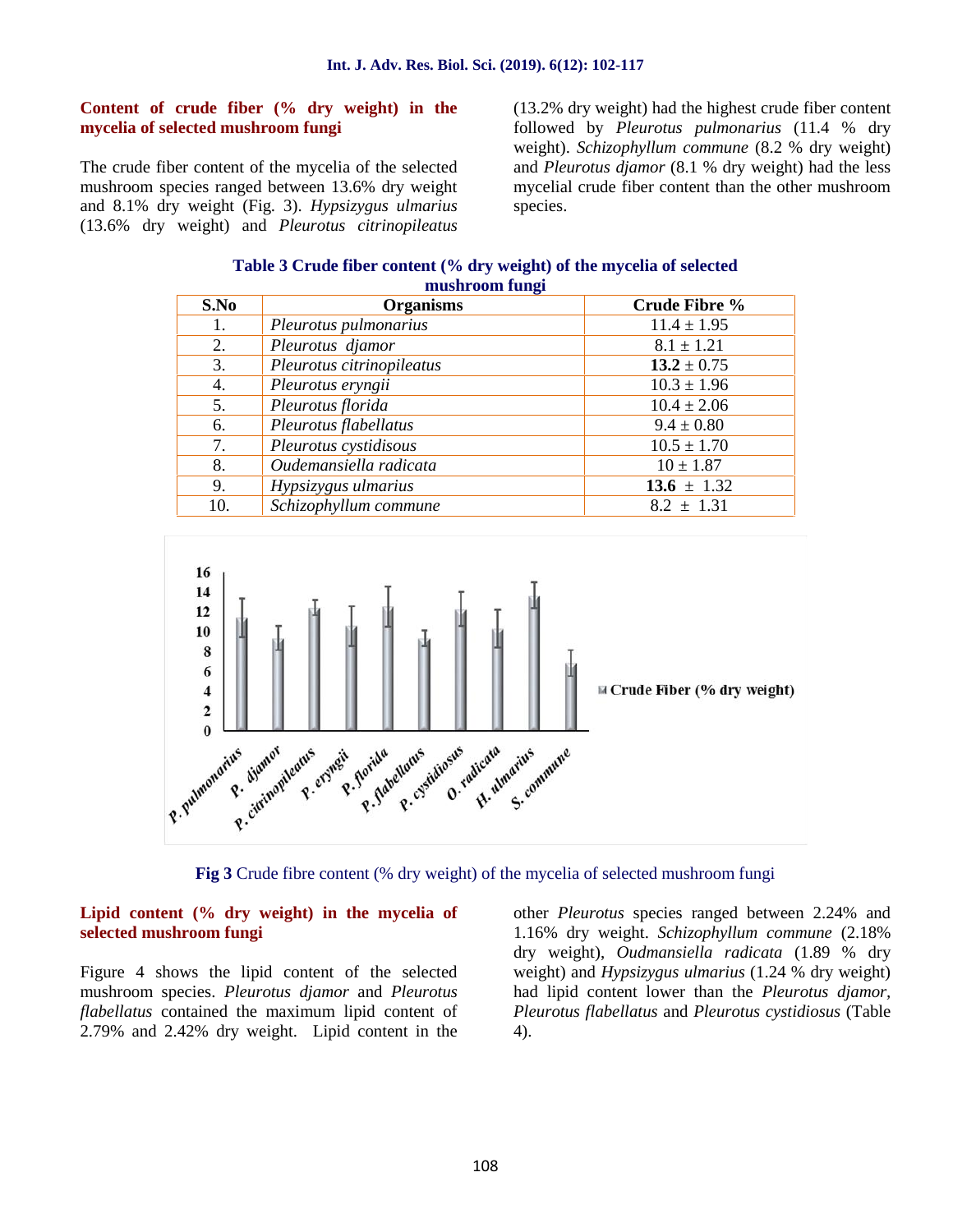| S.No. | <b>Organisms</b>          | Lipids $%$      |
|-------|---------------------------|-----------------|
| 1     | Pleurotus pulmonarius     | $1.24 \pm 0.33$ |
| 2     | Pleurotus djamor          | $2.79 \pm 0.39$ |
| 3     | Pleurotus citrinopileatus | $1.16 \pm 0.31$ |
| 4     | Pleurotus eryngii         | $2.04 \pm 0.08$ |
| 5     | Pleurotus florida         | $1.36 \pm 0.19$ |
| 6     | Pleurotus flabellatus     | $2.42 \pm 0.32$ |
| 7     | Pleurotus cystidiosus     | $2.24 \pm 0.67$ |
| 8     | Oudemansiella radicata    | $1.89 \pm 0.42$ |
| 9     | Hypsizygus ulmarius       | $1.24 \pm 0.21$ |
| 10    | Schizophyllum commune     | $2.18 \pm 0.29$ |

#### **Table 4 Lipid content in the mycelia of selected mushroom fungi**



**Fig 4** Content of lipid (% dry weight) of the mycelia of selected mushroom fungi

#### **Quantitative enzyme activity of the mycelia of the selected mushroom fungi**

Figure 5 shows quantitative enzyme activities of three important lignolytic enzymes Laccase, Manganese peroxidase (MnP), and Lignin peroxidase (LiP). Laccase activities of the *Pleurotus* species ranged between 1.2 x  $10^{4}$  IU/ml and 5.7 x  $10^{4}$  IU/ml. *Hypsizygus ulmarius* showed the laccase activity within the range  $(2.7 \times 10^{-4} \text{ IU/ml})$ , while *Oudemansiella radicata* showed the highest 6.5 x 10<sup>-4</sup>

IU/ml laccase activity. *Schizophyllum commune* mycelial activity was the lowest  $(0.6 \times 10^{-4} \text{ IU/ml})$ .

Manganese peroxidase activity of the selected mushroom fungi ranged between  $1.78 \times 10^{-4}$  IU/ml and 6.1 x  $10^{-4}$  IU/ml. Manganese peroxidase activities of the seven *Pleurotus* species ranged between 1.78 x 10-4 IU/ml (*Pleurotus flabellatus*) and 4.53 x 10-4 IU/ml (*Pleurotus djamor*). *Hypsizygus ulmarius* mycelial MnP activity was the highest of all the selected mushroom species (6.11 x  $10^{-4}$  IU/ml).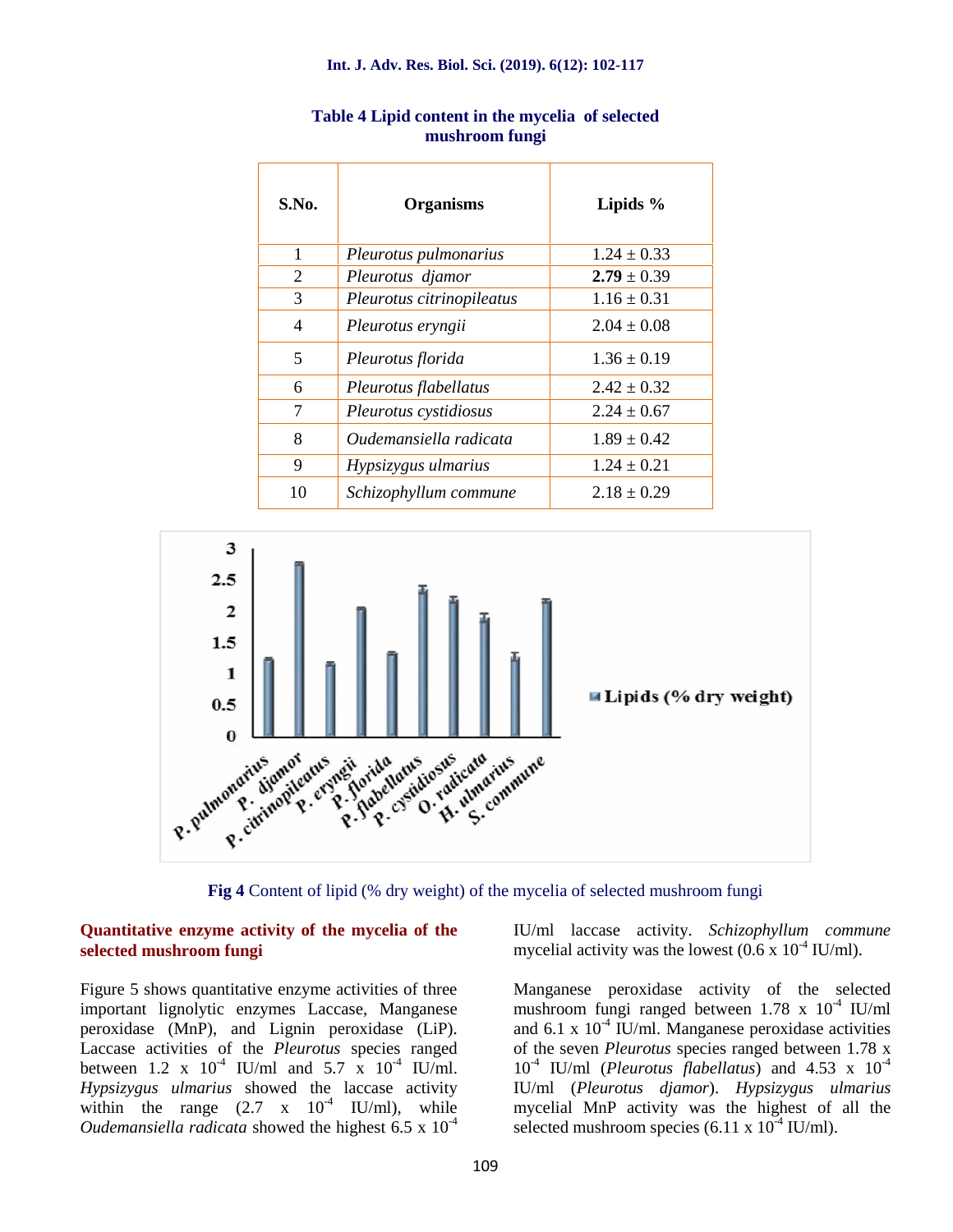Lignin peroxidase activities were lower than that of laccase and manganese peroxidase activities except for *Pleurotus florida* (4.64 x IU/ml) and *Schizophyllum commune* (1.64 x IU/ml).

The total phenolics content of the scelected mushroom fungi ranged between 32.0 and 48.2 mg/g dry weight (Fig. 6). *Hypsizygus ulmarius and Pleurotus*

*citrinopileatus* had the highest total phenolics content 48.2 and 45.1 mg/g dry weight respectively and the latter having higher total phenolics content than the other *Pleurotus s*pecies. *Pleurotus pulmonarius* (32.6 mg/g dry weight) and *Pleurotus eryngii* (32.0 mg/g dry weight) had the lesser total phenolics content than the other mushroom fungi.

|  | Table 5 Quantitative enzyme activity of the mycelia extract of the selected mushroom fungi |
|--|--------------------------------------------------------------------------------------------|
|  |                                                                                            |

| S.No.          | <b>Organisms</b>          | <b>Laccase Activity</b><br>$(10x^4 \text{ IU/ml})$ | <b>Manganese</b><br>peroxidase<br>$(10x^4 \text{ IU/ml})$ | Lignin<br><b>Peroxidase</b><br>$(10x^4 \text{ IU/ml})$ |
|----------------|---------------------------|----------------------------------------------------|-----------------------------------------------------------|--------------------------------------------------------|
| 1              | Pleurotus pulmonarius     | $2.2 \pm 0.36$                                     | $2.43 \pm 0.86$                                           | $0.76 \pm 0.25$                                        |
| $\overline{2}$ | Pleurotus djamor          | $4.1 \pm 0.71$                                     | $4.53 \pm 0.43$                                           | $2.16 \pm 0.23$                                        |
| 3              | Pleurotus citrinopileatus | $3.2 \pm 0.31$                                     | $2.36 \pm 0.94$                                           | $1.22 \pm 0.19$                                        |
| $\overline{4}$ | Pleurotus eryngii         | $1.6 \pm 0.37$                                     | $2.32 \pm 0.40$                                           | $1.36 \pm 0.34$                                        |
| 5              | Pleurotus florida         | $5.7 \pm 1.05$                                     | $2.16 \pm 0.49$                                           | $4.64 \pm 0.38$                                        |
| 6              | Pleurotus flabellatus     | $1.6 \pm 0.33$                                     | $1.78 \pm 0.27$                                           | $0.84 \pm 0.16$                                        |
| 7              | Pleurotus cystidiosus     | $1.2 \pm 0.31$                                     | $2.48 \pm 0.88$                                           | $0.67 \pm 0.17$                                        |
| 8              | Oudemansiella radicata    | $6.5 \pm 0.26$                                     | $3.16 \pm 0.41$                                           | $1.29 \pm 2.0$                                         |
| 9              | Hypsizygus ulmarius       | $2.7 \pm 0.57$                                     | $6.11 \pm 0.86$                                           | $4.31 \pm 0.43$                                        |
| 10             | Schizophyllum commune     | $0.6 \pm 0.26$                                     | $2.76 \pm 0.67$                                           | $1.64 \pm 0.20$                                        |



**Fig. 5** Quantitative enzyme activity of the mycelia of the selected mushroom fungi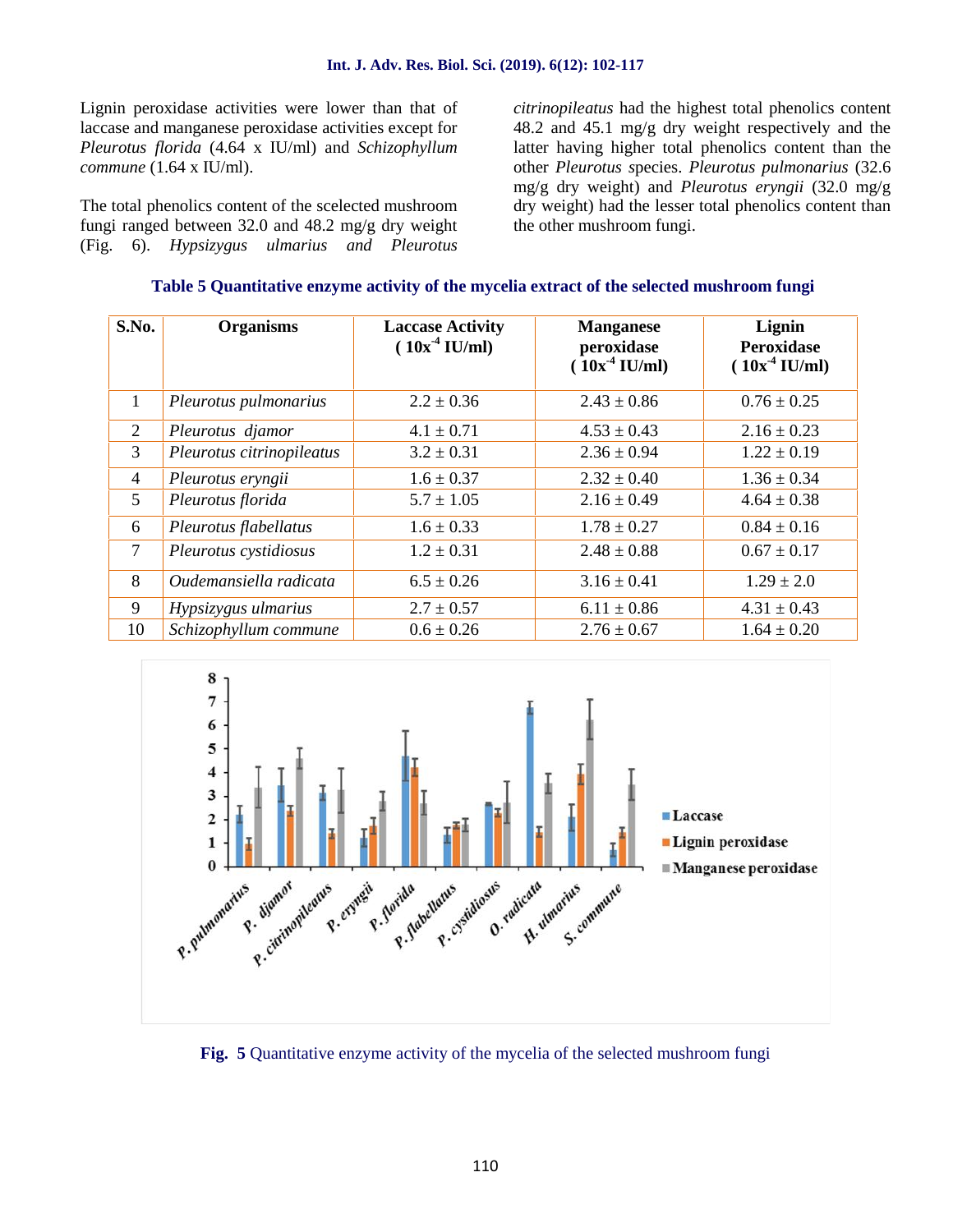#### **Condensed Tannins**

The condensed tannins content in the mycelia of the selected mushroom fungi ranged between1.03 and 1.30 mg per gm of dry weight of mycelia. *Pleurotus djamor* and *Hypsizygus ulmarius* had the highest condensed tannins content 1.30 and 1.18 mg/g dry

weight respectively, followed by *Pleurotus citrinopileatus,*, *P.florida, P.flabellatus, Oudemansiella radicata, Schizophyllum commune* (Table 7). *Pleurotus pulmonarius* (1.08 mg/g dry weight) and *P.cystidiosus* (1.03 mg/g dry weight) had the lesser condensed tannins content than the other mushroom fungi.

#### **Table 6 Total phenolics content of mycelia of selected mushroom fungi**

| S.No. | <b>Organisms</b>          | Total phenolic (mg/g dry weight) |
|-------|---------------------------|----------------------------------|
| 1.    | Pleurotus pulmonarius     | $32.6 \pm 2.15$                  |
| 2.    | Pleurotus djamor          | $42.6 \pm 2.65$                  |
| 3.    | Pleurotus citrinopileatus | $45.1 \pm 1.90$                  |
| 4.    | Pleurotus eryngii         | $32 \pm 2.20$                    |
| 5.    | Pleurotus florida         | $38.4 \pm 1.90$                  |
| 6.    | Pleurotus flabellatus     | $40.8 \pm 1.90$                  |
| 7.    | Pleurotus cystidiosus     | $41.3 \pm 2.05$                  |
| 8.    | Oudemansiella radicata    | $43.4 \pm 2.30$                  |
| 9.    | Hypsizygus ulmarius       | $48.2 \pm 1.85$                  |
| 10.   | Schizophyllum commune     | $43.6 \pm 1.80$                  |



**Fig. 6** Total phenolics content of the mycelia of the selected mushroom fungi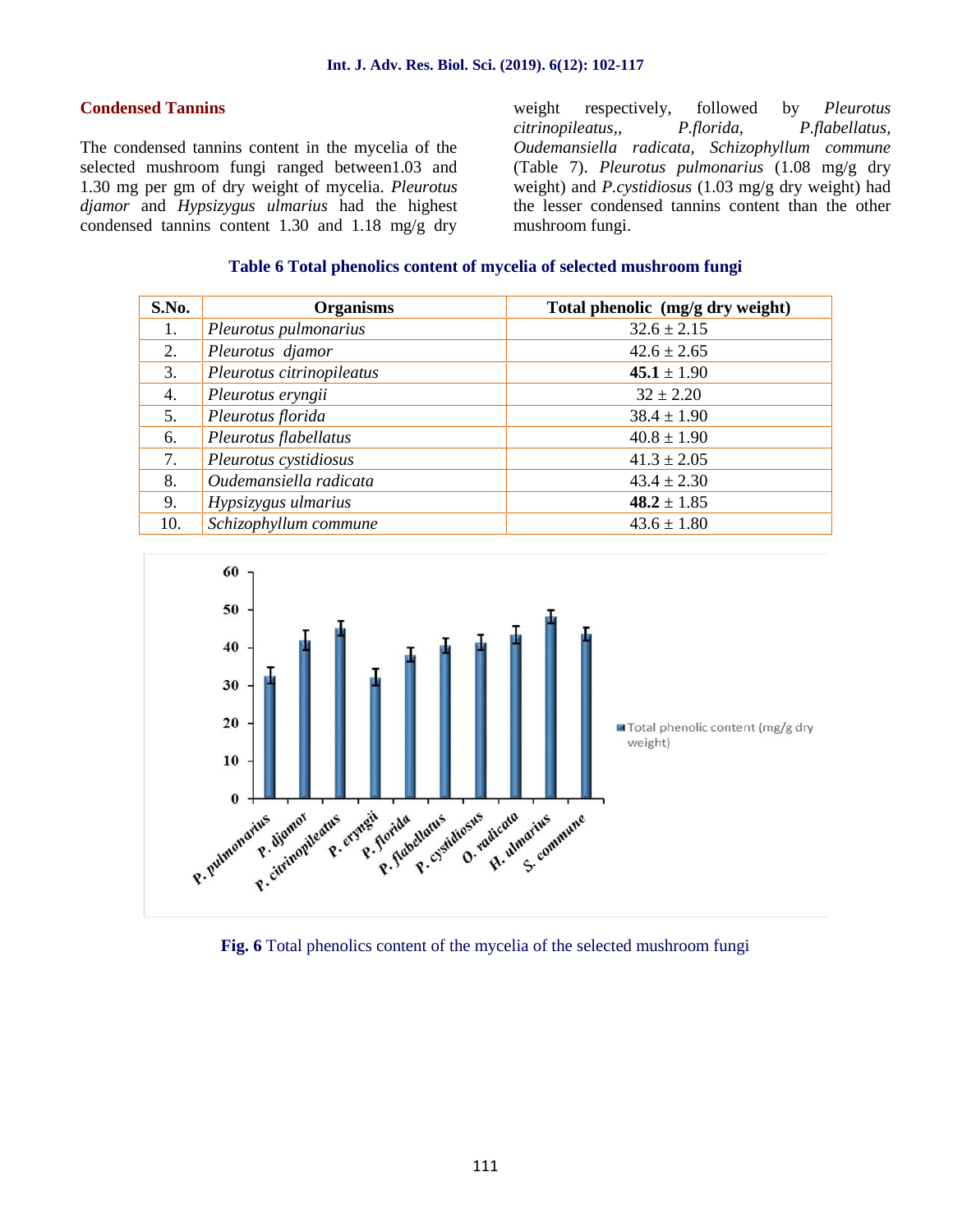| S.No.          | <b>Organisms</b>          | <b>Condensed Tannins</b><br>mg/g dry weight |
|----------------|---------------------------|---------------------------------------------|
|                | Pleurotus pulmonarius     | $1.08 \pm 0.66$                             |
| 2              | Pleurotus djamor          | $1.30 \pm 0.75$                             |
| 3              | Pleurotus citrinopileatus | $1.15 \pm 0.74$                             |
| $\overline{4}$ | Pleurotus eryngii         | $1.10 \pm 0.25$                             |
| 5              | Pleurotus florida         | $1.14 \pm 0.55$                             |
| 6              | Pleurotus flabellatus     | $1.12 \pm 0.38$                             |
| 7              | Pleurotus. Cystidiosus    | $1.03 \pm 0.83$                             |
| 8              | Oudemansiella radicata    | $1.12 \pm 0.75$                             |
| 9              | Hypsizygus ulmarius       | $1.18 \pm 0.13$                             |
| 10             | Schizophyllum commune     | $1.12 \pm 0.44$                             |







The total flavanoids content in the mycelia of the selected mushroom fungi ranged between 0.91%and 1.5% dry weight (Fig.8). Flavanoids content was highest in the mycelia of *Hypsizygus ulmarius* (1.5 % dry weight) followed by *Schizophyllum commune* (1.4%). Except *Pleurotus pulmonarius,*(1.42% dry

weight) which had mycelial flavanoid content equivalent to that of *Schizophyllum commune* , all the other *Pleurotus* species and *Oudemansiella radicata* had comparatively lower mycelial flavanoid content than these three mushroom species (Table 8).

| S.No | <b>Mushroom</b>           | Total flavanoids (%dry weight) |
|------|---------------------------|--------------------------------|
|      | Pleurotus pulmonarius     | $1.42 \pm 0.03$                |
| 2    | Pleurotus djamor          | $1.01 \pm 0.01$                |
| 3    | Pleurotus citrinopileatus | $1.31 \pm 0.03$                |
| 4    | Pleurotus eryngii         | $1.01 \pm 0.02$                |
| 5    | Pleurotus florida         | $0.91 \pm 0.04$                |
| 6    | Pleurotus flabellatus     | $1.21 \pm 0.01$                |
| 7    | Pleurotus cystidiosus     | $1.12 \pm 0.03$                |
| 8    | Oudemansiella radicata    | $1.33 \pm 0.02$                |
| 9    | Hypsizygus ulmarius       | $1.5 \pm 0.01$                 |
| 10   | Schizophyllum commune     | $1.4 \pm 0.02$                 |

# **Table 8 Total flavanoids of mycelia of selected mushroom fungi**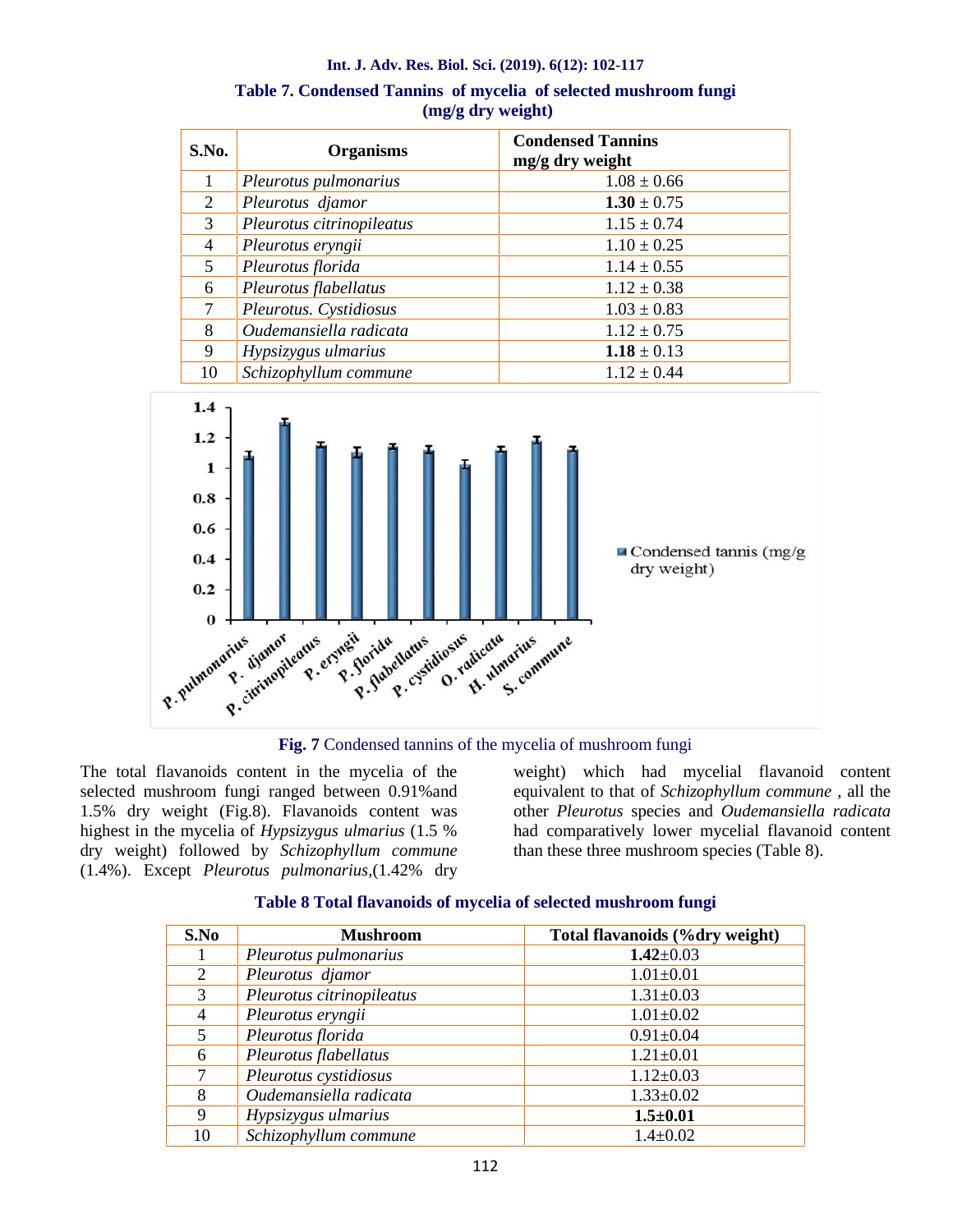

**Fig. 8** Total flavanoids of mycelia of selected mushroom fungi

# **Discussion**

Total mycelia protein content in the selected mushroom ranged between 27.8% and 13% (dry weight). *Hypsizygus ulmarius* showed significantly higher mycelial protein content (27.8%/ dry weight) followed by *P. djamor* (26%/ dry weight). Lower mycelia protein content was observed in *Oudemansiella radicata* and *Pleurotus pulmonarius,* 13.2% and14.3% respectively among the selected mushroom fungi.

Mushrooms are considered to be a source of nutaceuticals, strengthening the human immune system. Nutraceuticals are obtained mainly from the edible mushrooms (Rahi and Malik, 2016). Content of proteins in the edible mushrooms are in the range of 19- 35%. The results of present study are on par with results of Rashad *et al.*, 2009, citing the total mycelia protein in the range 10.5- 30.4% of dry weight. The total carbohydrate content by dry weight of the mycelia of the selected mushroom fungi ranged between 45.6% and 24.3%. The highest mycelia total carbohydrate content (45.78 %) was observed in *Oudemansiella radicata* .The apparently low total carbohydrate content of *P. flabellatus* (24.3 %) may be correlated with its high protein content as reported by Mau and Nchu,  $(2011^{37})$ . Total crude fiber was quantified from the selected mushroom fungi and the results were expressed in percentage mycelia dry weight. Mycelial crude fiber in the mushroom fungi were in the range of 8 .1%. - 13.6% dry weight. *Hypsizygus ulmarius* and *Pleurotus citrinopileatus* were observed to contain the highest content of crude fiber among the screened mushrooms (13.6 % and13.2 % dry weight) respectively. Low crude fiber content was observed in *Pleurotus djamor* (8.1% dry weight).

Cell wall components of mushrooms are composed of non-digestible carbohydrates, resistant to human enzymes and considered as a source of dietary fiber (Cheung,  $2013^{38}$ ). Mycelial lipid content in the selected mushroom fungi was within the range of 1.24% -2.79% dry weight as reported by Ogwok *et al.*  $(2017^{39})$   $(0.24\% - 5.23\%$  dry weight). The highest mycelia lipid content was observed in *Pleurotus djamor* (2.79% dry weight) and the lowest content was observed in *Pleurotus citrinopileatus* (1.16% dry weight).

Lipid content in the mushrooms is generally low and the proportion of lipid per 100 g is  $1.75\%$  - 15.5 % (Hong *et al*., 1988). Some edible mushrooms are reported to contain 27.4% polyunsaturated fatty acids (Barros *et al.,* 2007). Mushrooms are reported to be rich in polyunsaturated fatty acids (Ergonul *et al.,* 2013). Low lipid content in the mycelia suggests its potential to be used as an efficient food additive. Present study investigated the quantities of some biotechnologically important enzymes *viz.,* laccases, lignin peroxidases and manganese peroxidases. Laccase is a lignin degrading extracellular oxido reductase enzyme. Mycelial laccase activity was found to be higher in *Oudemansiella radicata* (6.5 IU/ ml) among the selected mushroom fungi. The activity of laccase in the mycelia extract was in the range of 0.6 - 6.5 IU/ml. Lowest mycelia laccase activity was observed in *Schizophyllum commune* (0.6 IU/ ml).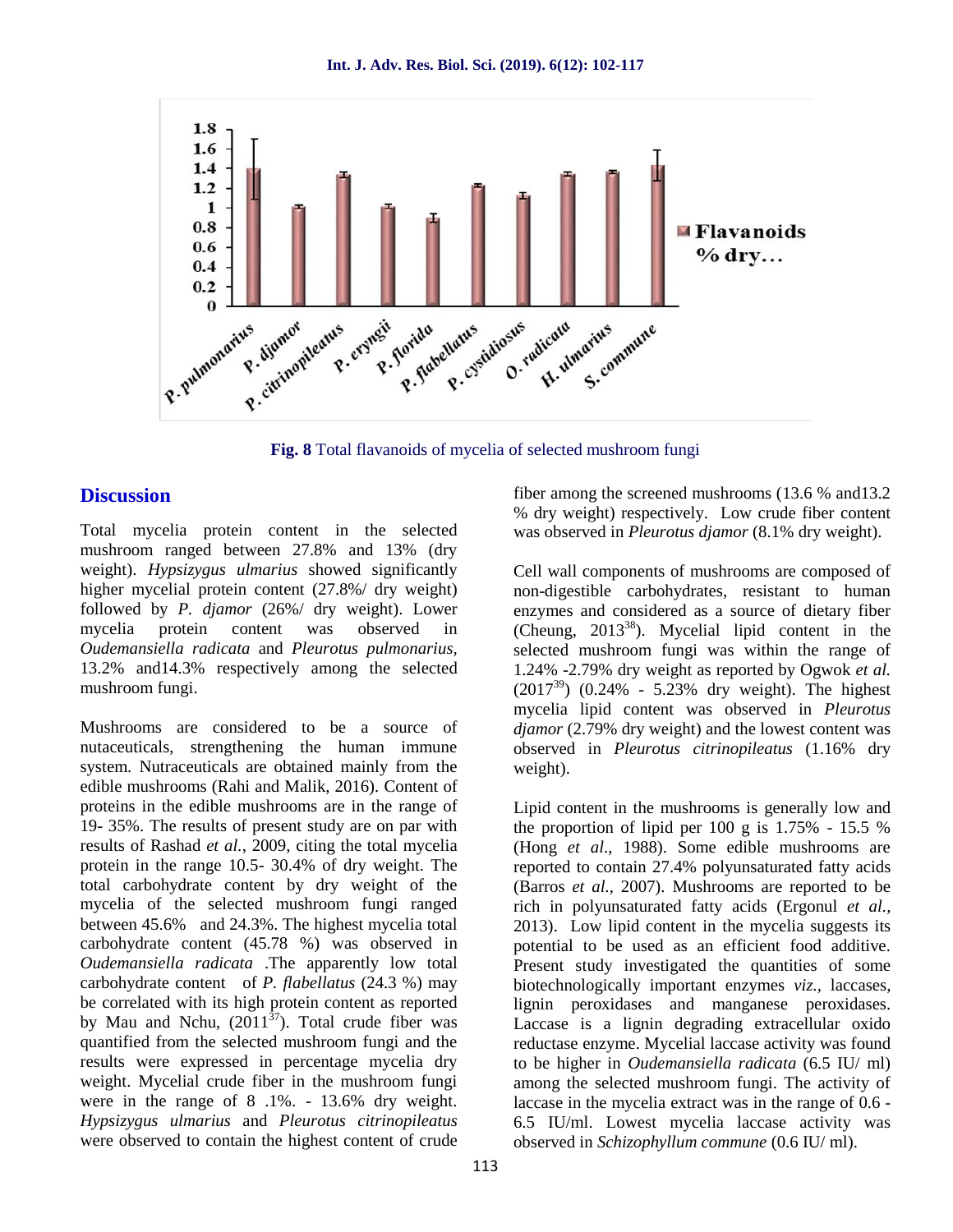Laccases was studied in *P.osteratus* by Palmeiri *et al.* (2000) and has applications in the production of biofuels, biocatalysts, used in food additives and in bioremediation (Mate and Alcalde, 2017). Laccase was characterized by Wang and Ng, (2006) as a 34 kDa protein in *Pleurotus eryngii.*

Mycelial Lignin peroxidase (LiP) activity in the selected mushroom fungi was in the range of 0.67 - 4.64 IU/ ml. The LiP activity was found to be higher in *P.florida* (4.64 IU/ ml) and the least LiP activity was observed in *Pleurotus cystidisous* (0.67 IU/ ml). Similar reports were observed by Xu *et al*. (2013) in *Pleurotus sp* and in Griofola *frondosa*. LiP found its applications in biopulping, bioleaching, and bioremediation and food industry. Application of Lip in the food industry was studied by Joung *et al*. (2014).

Manganese peroxidase (Mn P) activity was observed to be higher in *H. ulmarius* (6.11 IU/ ml). Quantity of mycelial MnP activity in the mushroom fungi ranged between 1.78 - 6.11 IU/ml. The least quantity of mycelia MnP activity was observed in *Pleurotus flabellatus* (1.78 IU/ml). The results were on par with observations made by Xu *et al*. (2013) in *Pleurotus* sp and *Grifola* sp

Another important observation made during the study was that all the screened mushroom mycelia contained significant quantities of all the per oxidase enzymes. The results of the study were supported by the studies of laccases, MnP and LiP in *P.osteratus* by Iwalokun *et al*. (2007<sup>50</sup>), in *Trametes versicolor* (Ferriereira *et al*., 2010) and in *S. commune* by Ajith and Janarthanan, (2003) and Papadaki *et al*. (2019). There have been several reports emphasizing the key role of phenols as scavengers of free radicals (Moller et al., 1999). Phenolic compounds in the mushrooms have been reported to involve in the stabilization of lipid oxidation, antioxidant activities and inhibitory activities on mutagenesis, carcinogenesis when taken as 1.0 g/ day as a part of regular diet (Adebayo *et al*., 2012) .

*Hypsizygus ulmarius* showed the highest quantity of total phenolics (48.2 mg/g) among the screened mushroom fungi followed by *Pleurotus citrinopileatus* (45.1mg/g). Total phenolics content in the selected mushroom fungi was in the range of 32 - 48.2 mg/g. The least total phenolics content was observed in *Pleurotus eryngii* (32 mg/g). The results corroborated with the study of Alispahic *et al*. (2015) on oyster mushrooms (43.88 mg/g). Another report by Abugri and McElhenney (2013) on *Agaricus* sp, *Ganoderma* sp, *Schizophyllum commune* and *Pleurotus* sp also showed similar the observations.

Extensive reviews (Adebayo *et al*., 2012) on the correlation of total phenolics content with the bioactivities of the mushrooms as antimicrobial agents, antioxidant agents reveal the importance of the investigation of total phenolic compound as a bioactive compound. Condensed tannin content in the mycelia of the selected mushroom fungi ranged between 1.03 and 1.30 mg /g dry weight. The highest condensed tannin content was found in *Pleurotus djamor* (1.30 mg /g dry weight) and the least content of condensed tannin was observed in *Pleurotus. Cystidisous* (1.03 mg /g dry weight). Phenolic compounds in the mushrooms like flavonoids, tannins and phenolic acids are reported to be natural antioxidants having the ability to quench free oxygen radicals (Barros *et al*., 2006). Water extract of mycelia of mushrooms exhibited higher TP, TF and CT (Yim *et a*l., 2009). Significant quantities of CT in the analyzed mushroom fungi reveal their role as a promising bioactive compound. Total flavanoid (TF) content in the mycelia of selected mushroom fungi was found to be higher in *Hypsizygus ulmarius* (15.216 mg/g dry weight). TF content in the mycelia of the selected mushroom fungi was in the range of 9.13 - 15.216 mg/g dry weight. The least total flavonoid content was observed in *P. florida* (9.13 mg/g dry weight). Total flavanoid content of *P. osteratus* and *P. eryngii* were 9.64 and 7.91 mg/g as reported by Gasecka *et al*. (2015). Total flavonoids (TF) of mushrooms are reported to exhibit antitumoral, antiallergic anti-inflammatory activities (Adebayo *et al.,* 2012). Study carried out by Abugri and McElhenney (2013) on *Agaricus* sp, *Ganoderma* sp, *Pleurotus* sp supported the results of present investigation.

# **References**

- 1. Abugri, D.A, McElhenney, W.H, l, 2013. Extraction of total phenolic and flavonoids from edible wild and cultivated medicinal mushrooms as affected by different solvents. J Nat Prod Plant Resour., 3:37-42.
- 2. Adebayo, E. A, Oloke, J. K, Ayandele, A. A and Adegunlola, C.O.2012. Phytochemical, antioxidant and antimicrobial assay of mushroom metabolite from *Pleurotus pulmonarius* –LAU 09 (JF736658). J. Microbiol. Biotech. Res., 2 (2):366-374.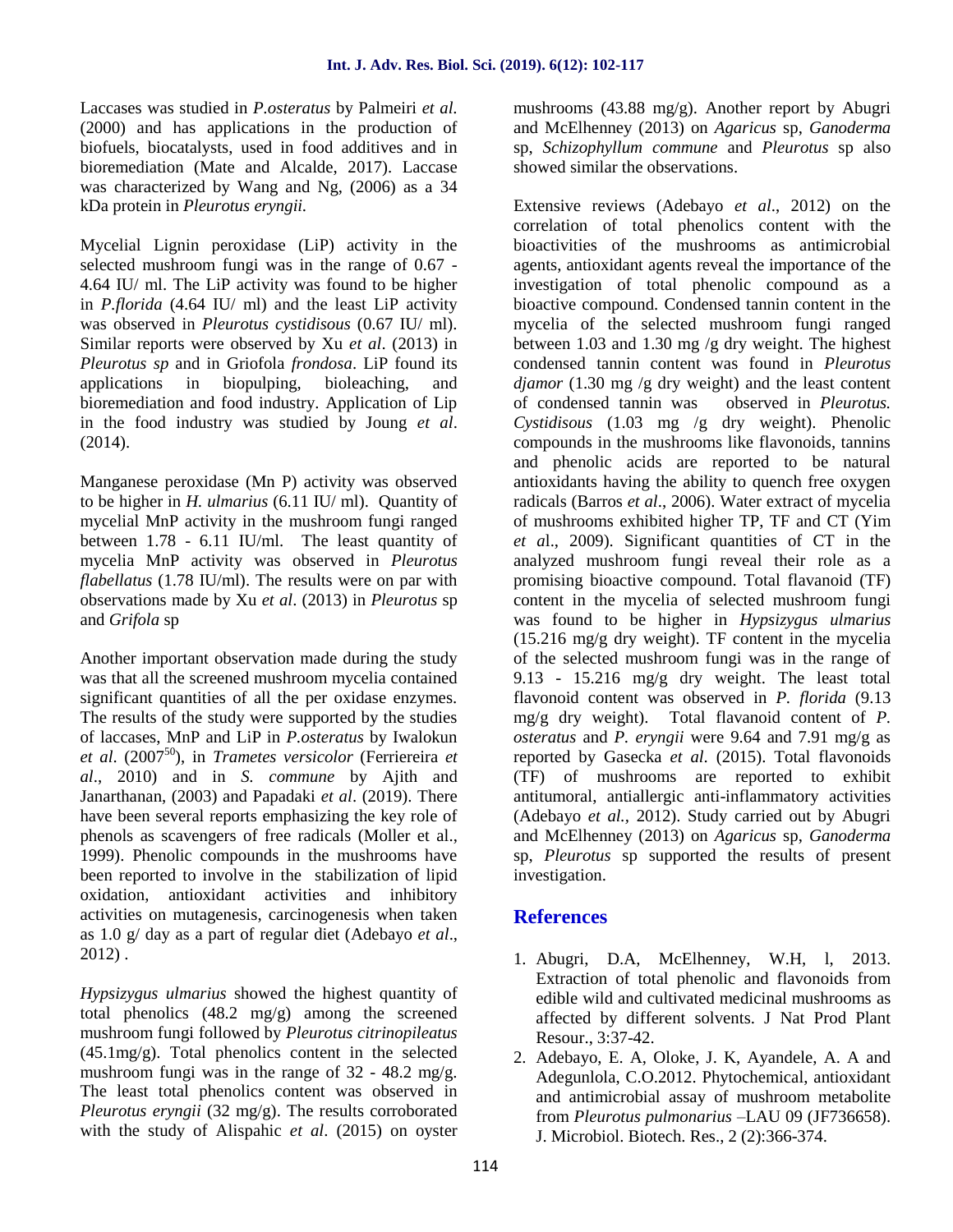- 3. Ajith, T.A., Janardhanan, K.K. (2003). Cytotoxic and antitumor activities of a polypore
- 4. Alisphaic, A., Sapcanin,A.,Salihovic, M., Ramic, E.,Dedic,A., Pazalja,M.2015.Phenolic content and antioxidant activity of mushroom extracts from Bosnian market. Bulletin of the chemists and technologists of Bosnia and Herzegovina.,44:5-8.
- 5. Barros, L., Baptista ,P., Estevinho, L.M., Ferreira, I.C.F.R. 2007. Bioactive properties of the medicinal mushroom *Leucopaxillus giganteus* mycelium obtained in the presence of different nitrogen sources, Food Chem., 105:179–186.
- 6. Barros, L., Calhelha, R.C., Vaz, J.A., Ferreira, I.C., Baptista, P., & Estevinho, L.M.,2007. Antimicrobial activity and bioactive compounds of Portuguese wild edible mushrooms methanolic extracts. European Food Research and Technology., 225: 151-156.
- 7. Barros,L., Ferreira, M.J., Queiros, B., Ferreira , I.C.F.R. and Baptista, P. 2007. Total phenols, ascorbic acid, β carorene and lycopene in Portugese wild edible mushrooms and their antioxidant activities, Food Chem., 103:413-419.
- 8. Bradford, M.M. 1976. A rapid and sensitive method for the quantification of microgram quantities of protein utilizing the principle of protein – dye binding. Anal. Biochem. 72: 248- 254.
- 9. Chakravarty,B., 2011. Trends in mushroom cultivation and breeding. Australian journal of Agricultural Engineering., 2(4):102-109.
- 10.Chang, S.T., and Miles, P.G., 1992. Mushroom biology- a new discipline. Mycologist. 6:64-65.
- 11.Chavan, U.D., Shahidi, F. and Naczk, M.2001. Extraction of condensed tannins from beach pea (Lathyrus maritimus L.) as affected by different solvents. Food chemistry.,75(4):509-512.
- 12.Cheung, P.C.K. 2013.A mini review on edible mushrooms as source of dietary fiber: Preparation and health benefits. Food Science and Human wellness. 2:162-166.
- 13.Crous, P.W., Rong, I.H., Alan R Wood,A.R., Lee, S. 2006.How many species of fungi are there at the tip of Africa?, Studies in Mycology., 55(55):13-33.
- 14.DuBois, M., Gilles, K., Hamilton, J., Rebers, P., & Smith, F., 1956. Colorimetric method for determination of sugars and related substances. Analytical Chemistry., 28(3) :350–356.
- 15.Ergonul,P.G., Akata, I.,Kalyoncu, F., Ergonul,B., 2013. Fatty acid compositions of six wild edible
- 16.Ferreira ,I.C.F.R., Barros, L., Abreu, R.M.V., 2009. Antioxidants in wild mushrooms. Current Medical Chemistry .,16(12):1543-1560.

Mleczek,M.,Siwulski,M.,Niedzielski,P.2016.Pheno lic composition and antioxidant properties of *Pleurotus osteratus* and *Pleurotus eryngii* enriched with selenium and zinc . European food research and technology., 242:723-732.

- 18.Guillamón E., García-Lafuente A., Lozano M., et al. Edible mushrooms: role in the prevention of cardiovascular diseases. Fitoterapia. 2010;81(7): 715–723.
- 19.Guillamon, E., Ana, G.L., Palacios, M.L., Arrigo,I.D., Martinez, M.A., and Ana, V. 2011. Mushroom Proteins: Potential therapeutic agents, Agro Food industry Hi Tech., 22 (3):42- 44.
- 20.Hawksworth, D.L., 2001. The magnitude of fungal diversity: the 1.5 million species estimate revisited, Mycol. Res., 105:1422–1432.
- 21.Hong, l.T., Thillainathan, P., Arshad omar, 1984. Observations on the fruiting and growth of some agarics in a dipterocarp stand. Malayan Nature Journal., 38: 81-88.
- 22.Iwalokun, B. A1, Usen, U. A, Otunba, A. A.and Olukoya, D. K.2007. Comparative phytochemical evaluation, antimicrobial and antioxidant properties of *Pleurotus ostreatus.* African Journal of Biotechnology.,6(15):1732-1739.
- 23.Jinting,A., Zainon, M.N., Abdullah,N., Rohana, M.N. 2017. Total phenolic and flavonoid content and antioxidant activities of ten Malaysian wild mushrooms, O ALib., 04(11): 1-9.
- 24.Joung,H.J., Kim,Y.S.,Hwang,J.W.,Han,Y.K, Jeong, J.H., Lee, J.S., Moon, S.H., Jeon,B.T. and Park,P.J.2014.Anti-inflamatory effects of extract from *Haliotis discus hannai* fermented with *Cordyceps militaris* mycelia in RAW264.7 macrophages through TRIF –dependent signaling pathway. Fish and Shelfish immunology., 38,184- 189.
- 25.MarioCarlous, N.S., M. J. Martinez., M. N.Cabello., and A. M. Arambarri., 2002. Screening for ligninolytic enzymes in autochthonous fungal strains from Argentina isolated from different substrata. Revista Iberica de Micologia., 19: 181- 185.

<sup>17.</sup>Gasecka,M.,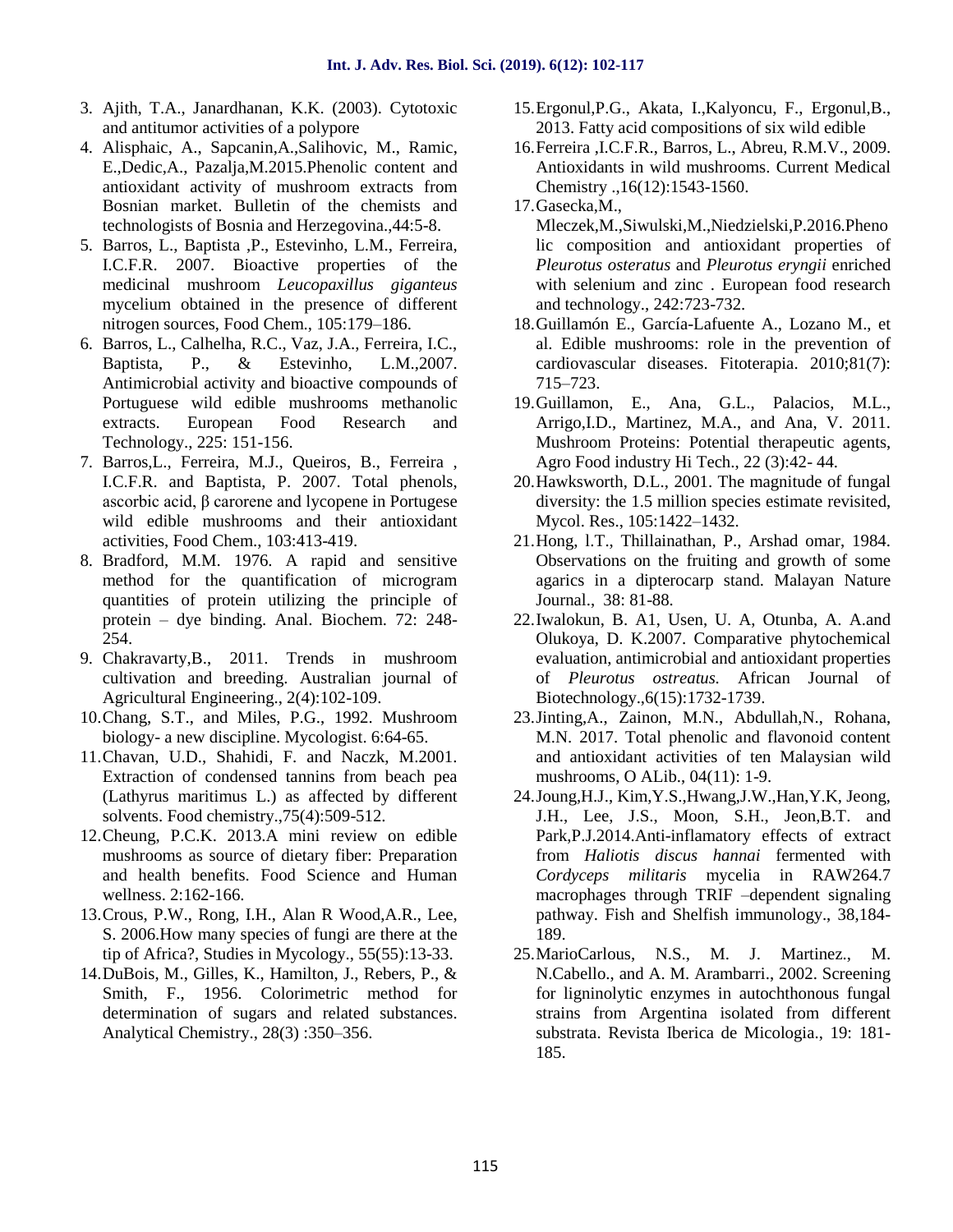- 26.Mate, D.M. and Alcalde, M. 2017. Laccase: a multi-purpose biocatalyst at the forefront of biotechnology. Microb.Biotechnol.,10 (6):1457- 1467
- 27.Maynard, A J (Ed) (1970) Methods in Food Analysis Academic Press New York p 176.Med., 5(1), 27.
- 28.Moller, J. K. S., Madsen, H. L., Altonen, T., Skibsted, L. H., 1999. Dittany (*Origanum dictamnus*) as a source of water extractable antioxidants. Food Chemistry, 64: 215–219.
- 29.Muszynska, B., Kala, K., Ziaja, , K., Kala, B.K., Sulkowska –Ziaga, B.K., 2017. Edible mushrooms and their in vitro culture as a source of anticancer compounds. Biotechnology and production of Anti- Cancer compounds., 231-251.
- 30.Ogwok, P., Muyinda,R.,Nakisozi,H., Bamuwamye,M.2017.Fatty acid profile of wild edible and cultivated mushrooms (*Pleurotus osteratus*, Amanita sp. and *Termitomyces microcarpus* ). Nutrition and food science., 47:357- 368.
- 31.Oliveira, S.F., Luz,J.M.R.D. Kasuya, M.C.M. Ladeira,L.O. and Junior, A.C.2016. Enzymatic extract containing lignin peroxidase immobilized biotechnology.,<br>on carbon nanotubes: Potential biocatalyst in dye 44. Turkmen, N., on carbon nanotubes: Potential biocatalyst in dye decolourization, Saudi. J. Bio Sci., 25(4): 651–659.
- 32.Oloke JK, Adebayo EA. Effectiveness of immunotherapies from oyster mushroom (Pleurotus species) in the management of immuno compromised patients. Int J Immunol. 2015;3:8– 20.
- 33.Ozturk, C., Kasik, G., Dogan, H. H., & Aktas, S. (2003). Macrofungi of Alanya District. Turkish Journal of Botany, 27, 303-312.
- 34.Palanivelu, P, 2001. Analytical Biochemistry and separation techniques, A laboratory manual for B.Sc and M.Sc students. 2nd Edition, Kalaimani printers, Madurai, T.N, India.
- 35.Palmeiri, G., Giardina,P.,Bianco,C.,Fontenella,B. and Sannia, G.2010. Copper Induction of Laccase Isoenzymes in the Ligninolytic Fungus *Pleurotus ostreatus*. Appl. Environ. Microbiol., 66 (3): 920- 924.
- 36.Papadaki, A., Kachrimanidou,V.,Papanikolaou,S.,Philippoussis, A. and Diamantopoulou,P. 2019.Upgrading grape pomace through Pleurotus spp. cultivation for the production of enzymes and fruiting bodies. Microorganisms., 7(7): 207.
- 37.Parent G, Thoen D.1977. Food value of edible mushroom from Upper Shaba region. Economic Bot., 31: 436-445.
- 38.Pedneault, K., Angers, P., Gosselin, A., Tweddell, R., 2006. Fatty acid composition of lipids from mushrooms belonging to the family Boletaceae, Mycological research., 110: 1179 – 83.
- 39.Petre, M., Teodorescu,A., Tuluca,E., Carmen, B., Andronescu,A., 2010. Biotechnology of Mushroom Pellets Producing by controlled submerged fermentation. Romanian Biotechnological letters., 15
- 40.Rahi, D. and Malik, D. 2016. Diversity of Mushrooms and Their Metabolites of Nutraceutical and Therapeutic Significance. Journal of Mycology., 1- 18.
- 41.Ramakrishna, G., Singaracharya, M.A. and Lakshmipathi, V. 2004. Effluent treatment by white rot fungus *Stereum ostrea*. Ind.J.Micro., 44: 121-124.
- 42.Rashad, M.M., Hala,M.A.,Abeer,E., Mahmoud and Nooman,M.U. 2009.Nutritional analysis
- 43.Tellez-Tellez, M., Fernandez, F.J., Montiel- Gonzalez, A. M., Sanchez, C., Diaz-Godinez, G., 2008. Growth and laccase production by *Pleurotus ostreatus* in submerged and solid-state fermentation, Applied microbiology and biotechnology., 81:675-9.
- Sari, F., Poyrazoglu, E.S., Velioglu, Y.S. , 2006. Effects of prolonged heating on antioxidant activity and colour of honey. Food Chem., 95 : 653–657.
- 45.Vares. T., Kalsi,M., and Hatakka,A., 1995. Lignin Peroxidases, Manganese Peroxidases, and other Ligninolytic Enzymes Produced By *Phlebia radiata* during Solid-State Fermentation of Wheat Straw. Applied and Environmental Microbiology., 61: 3515-3520.
- Singacharya, M.A. 2005. Cellulolytic and lignolytic enzymes produced during solid state fermentation of paddy straw by fungai. Indian Journal of Microbiology. ,45:75-77.
- 47.Wang, Q., Wang, F., Xu,Z., and Ding,Z.,2017. Bioactive mushroom polysaccharides: A review on monosaccharide composition, biosynthesis and regulation. Molecules., 22 (6): 955.
- 48.Wang,H.X.and Ng, T.B.2006. Purification of a laccase from fruiting bodies of the mushroom *Pleurotus eryngii*. Appl. Microbiol. Biotechnol. 69(5):521-525.
- 49.Xu,B.J. and Chang, S.K.C.2007. A comparative study on phenolic profiles and antioxidant activities of legumes affected by extraction solvents. Journal of Food Science 72:159-166